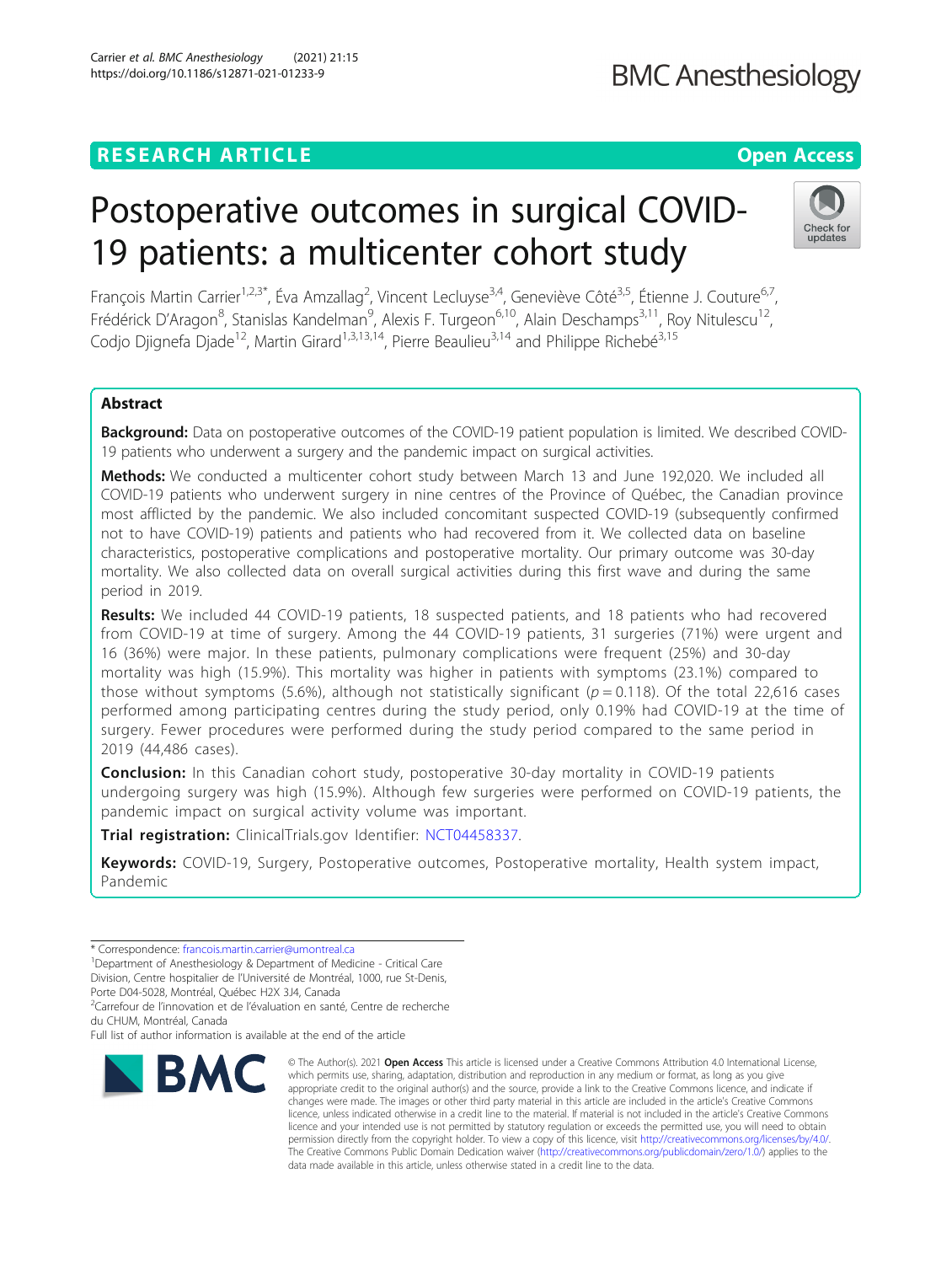#### Background

The world is experiencing a pandemic on a scale that has not been seen for many decades. Estimates of COVID-19 (Coronavirus Disease 2019) case fatalities are variable and have been reported to be between less than 1 and 7% [\[1](#page-7-0)–[4](#page-7-0)]. Although resource utilization, such as hospitalization, and intensive care unit (ICU) admission, is well documented in COVID-19 patients, data on their surgical needs and outcomes remains limited  $[1-8]$  $[1-8]$  $[1-8]$  $[1-8]$  $[1-8]$ .

Viral pneumonia is mostly a medical condition, but infected patients may require surgery [[7](#page-7-0)–[10](#page-7-0)]. To provide anesthetic and surgical care to COVID-19 patients, healthcare workers have to reorganize surgical platforms, personal protective equipment protocols, and in-hospital patient trajectories to prevent a viral spread to healthcare workers and other patients [[11](#page-7-0)–[15](#page-7-0)]. Documenting the needs for, and variety of, surgical procedures in this population is paramount in order to estimate the accrued risk for the patients.

Postoperative outcomes in SARS-CoV-2 infected patients have been previously reported [\[7](#page-7-0), [8](#page-7-0), [16\]](#page-7-0). Recently published data suggest an overall postoperative 30-day mortality between 19 and 24%, with more than half of the patients having postoperative pulmonary complications. These studies, mostly from Europe and the Middle East, did not report the overall impact of the pandemic on surgical activity. The surgical needs and postoperative outcomes of COVID-19 patients, as well as the overall access to surgical care during such a pandemic have yet to be fully evaluated in a Canadian setting.

To address this, we conducted a multicenter observational cohort study in the Province of Québec, the Canadian province most afflicted by the pandemic [\[17](#page-7-0)]. Our primary objective was to describe the perioperative characteristics of patients infected by SARS-CoV-2 who underwent surgery and their postoperative outcomes. Our secondary objectives were to explore the effect of the presence of symptoms on outcomes, describe the impact of the SARS-CoV-2 pandemic on overall surgical care and describe the characteristics and outcomes of suspected COVID-19 patients and those who had recovered from COVID-19 and underwent surgery during the same observation period. We hypothesized that the number of COVID-19 surgical patients would be small with a higher mortality among those with symptoms, that the impact of the pandemic on surgical care would be notable and that postoperative outcomes would be comparable between COVID-19 and suspected patients.

#### Methods

#### Design and setting

After Research Ethics Board approval from all centres, we conducted a multicenter observational cohort study based on a waived consent model in nine university hospitals in the Province of Québec from March 13, 2020, to June 19, 2020. This report follows STROBE guidelines for reporting observational studies [\[18](#page-7-0)].

#### Study participants

We included all consecutive patients undergoing surgery who had tested positive for SARS-CoV-2 preoperatively. We defined positive SARS-CoV-2 infection by any positive Polymerase Chain Reaction (PCR) test (from either an oronasopharyngeal swab or an endotracheal aspirate) either before surgery or within 72 h after surgery and defined being symptomatic by the presence of any patientreported COVID-19-related symptoms (fever, respiratory distress, etc).

We also included all patients undergoing surgery during the same period who were suspected of having COVID-19 at time of surgery (but subsequently tested negative) and all patients who had recovered from COVID-19. We defined suspected patients by the presence of the same COVID-19-related symptoms with unknown SARS-CoV-2 infection status at time of surgery (but later confirmed negative for SARS-CoV-2) which prompted the operating room team to take specific COVID-19-related precautions. We defined recovery as a patient who previously had a positive PCR test and then had two negative PCR tests for SARS-CoV-2 before surgery (or one negative test performed at least 14 days before surgery and the absence of symptoms at time of surgery). Patients were identified through the electronic medical data system or the operating room database specific to each site.

#### Exposure variables

To address our primary objective, we first reported data on COVID-19 patients. To address our secondary objectives, we used the presence of COVID-19-related symptoms as an exposure variable and reported stratified data based on this variable for COVID-19 patients. To address another secondary objective, we used the COVID-19 disease status (confirmed, suspected, or recovered) as an exposure variable.

#### Covariables

We collected baseline characteristics of the COVID-19 presentation such as the presence of symptoms at time of surgery, number of days since first symptoms or diagnosis, preoperative need for oxygen or invasive mechanical ventilation, and received treatments (e.g., antiviral agents, steroids, antibiotics). We also recorded demographic characteristics, baseline comorbidities, type of surgery, urgency of surgery, baseline laboratory values, preoperative Sequential Organ Failure Assessment (SOFA) score and intraoperative variables.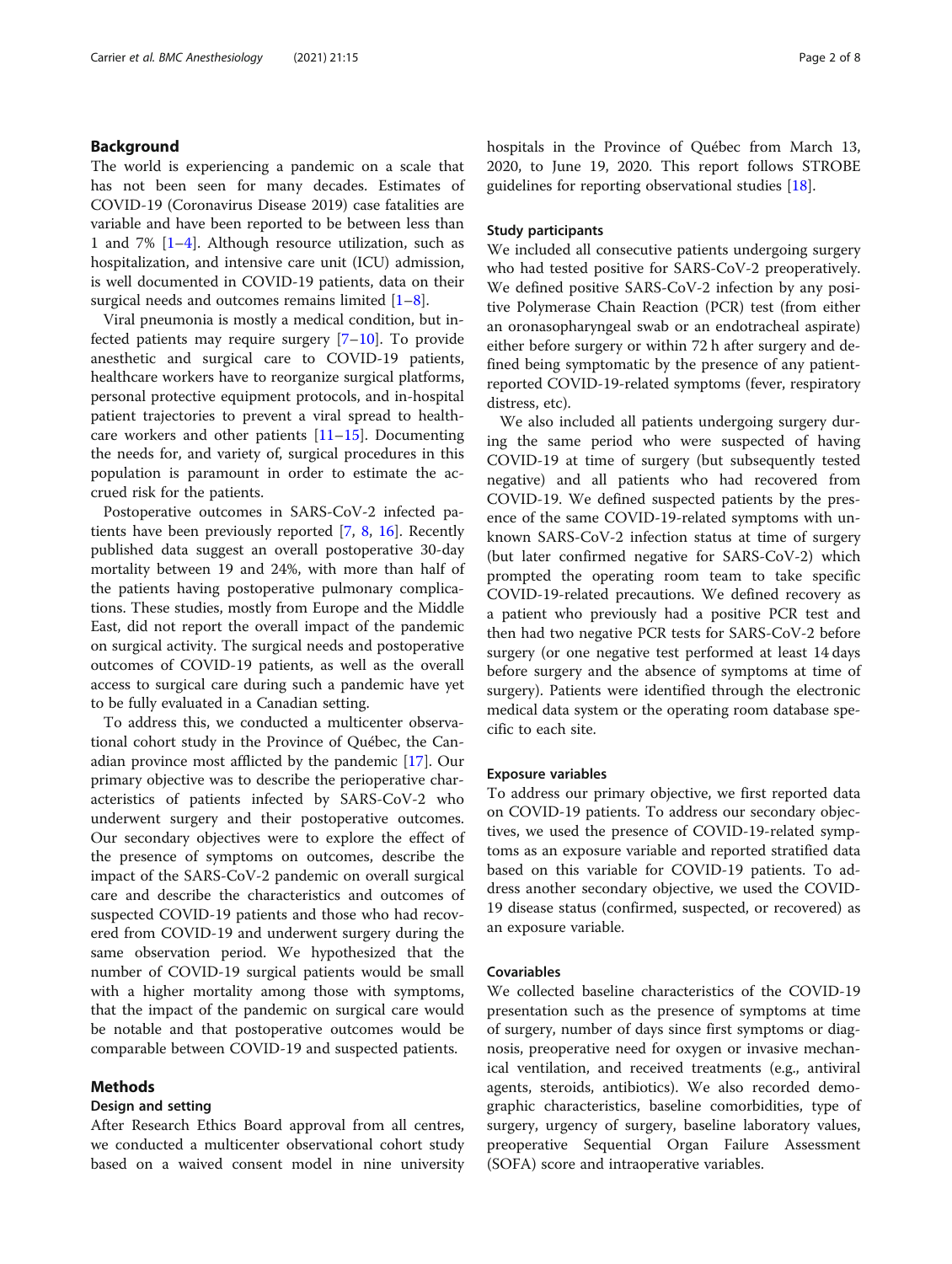#### **Outcomes**

Our primary outcome was 30-day survival after surgery. Our secondary outcomes were the postoperative occurrence of respiratory complications (atelectasis, pneumonia, Acute Respiratory Distress Syndrome [ARDS], and pulmonary aspiration), non-pulmonary infectious complications, acute kidney injury, thrombotic-associated complications (pulmonary embolism, myocardial infarction, stroke and cardiac arrest), hospital length of stay, 30-day mechanical ventilation-free days, 30-day organ dysfunction-free days, and any new ICU admission during the index admission. The endpoints we examined regarding the overall impact on surgical care were the number of cases performed during the inclusion period; the duration of the procedures; the required time to allow for operating room preparation, cleaning, and patient extubation; and other post-anesthesia care procedures. We collected similar data in all sites during a comparable period of observation (i.e., same dates) of the preceding year.

#### Data measurement

We classified procedures into the following categories: neurosurgical (head and spine), cardiac, thoracic, major vascular (intrathoracic and/or intra-abdominal), nonvascular abdominal (laparotomy or laparoscopy), urogenital (urology and/or gynecology), non-spine orthopedic, peripheral vascular, otolaryngology-head-neck and other. Major surgery was defined as any neurosurgical, cardiac, thoracic, major vascular (cervical, intrathoracic and/or intra-abdominal) or non-vascular abdominal surgery (any intra-abdominal surgery). We also collected data on the surgical approach (minimally invasive, including laparoscopy, or invasive). Urgency of surgery was defined as the need to be performed within 24 h as requested by surgeons.

We measured survival at 30 days (within hospital or later after discharge if data available) and censored patients at last visit seen alive or at 30 days if still alive. We used existing definitions for postoperative pulmonary complications outcome (atelectasis, pneumonia, ARDS, pneumothorax) [[19\]](#page-7-0). Non-pulmonary infectious complications were defined as any infection requiring antibiotics for > 72 h. Acute kidney injury was defined by the creatinine difference of the KDIGO-AKI criteria [\[20](#page-7-0)]. We defined thrombotic-related complications as reported by the treating physicians including pulmonary embolism, myocardial infarction, stroke or cardiac arrest. Mechanical ventilation was defined as the need for mechanical support (non-invasive or invasive). Organ dysfunction was defined as the need for vasopressors, mechanical ventilation and the use of renal replacement therapy after surgery  $[21]$  $[21]$  $[21]$ . The 30-day freedom from adverse outcomes included any day without the corresponding outcome.

#### Data sources and management

Data was either collected prospectively by the clinical and the research team or retrospectively collected the days following surgery. Data was entered at each site into a centralized electronic database following a manual of standard operating procedures and individual site training. Outcomes were adjudicated by a physician at each site. The surgical impact data was extracted as aggregate data from operating room administrative systems of each centre.

#### Statistical analyses

We included a convenience sample of all eligible patients who underwent surgery during the observation period. Due to the limited sample size, the reported analyses are primarily descriptive. We reported continuous variables as mean (standard deviations (SD)) or median [interquartile range [IQR]] for skewed distributions) and categorical variables as proportions. We reported 30-day survival using Kaplan-Meier estimates with 95% confidence intervals (CI) stratified by subgroups. To compare symptomatic COVID-19 patients to asymptomatic ones, and COVID-19 patients to suspected ones and those who had recovered, we performed log-rank tests. Finally, we conducted a post hoc sensitivity analysis by removing patients for whom a tracheotomy was the surgical procedure performed, since they may have a different postoperative trajectory. We set our alpha level at 0.05. All analyses were performed with R statistical software (R Core Team, version 4.0.2).

#### Results

Baseline and surgical characteristics are reported in Table [1](#page-3-0) for COVID-19 patients and in Table [S2](#page-6-0) for other patients, while surgical specialties are reported in Table S[1](#page-6-0) for all included patients.

#### COVID-19 patients

Forty-four patients (42 with a preoperative positive PCR test) with COVID-19 underwent a surgical procedure between March 13, 2020, and June 19, 2020. Among these 44 patients with COVID-19, 26 patients were symptomatic at time of surgery with 18 being asymptomatic carriers. Demographics and surgical characteristics were similar between these groups, except for preoperative treatments and respiratory support (Table [1\)](#page-3-0). In these patients, 71% of surgeries were urgent, 36% were major ones and 64% were performed under general anesthesia; these characteristics seemed to be similar between symptomatic and asymptomatic patients (Table [1\)](#page-3-0). Complications were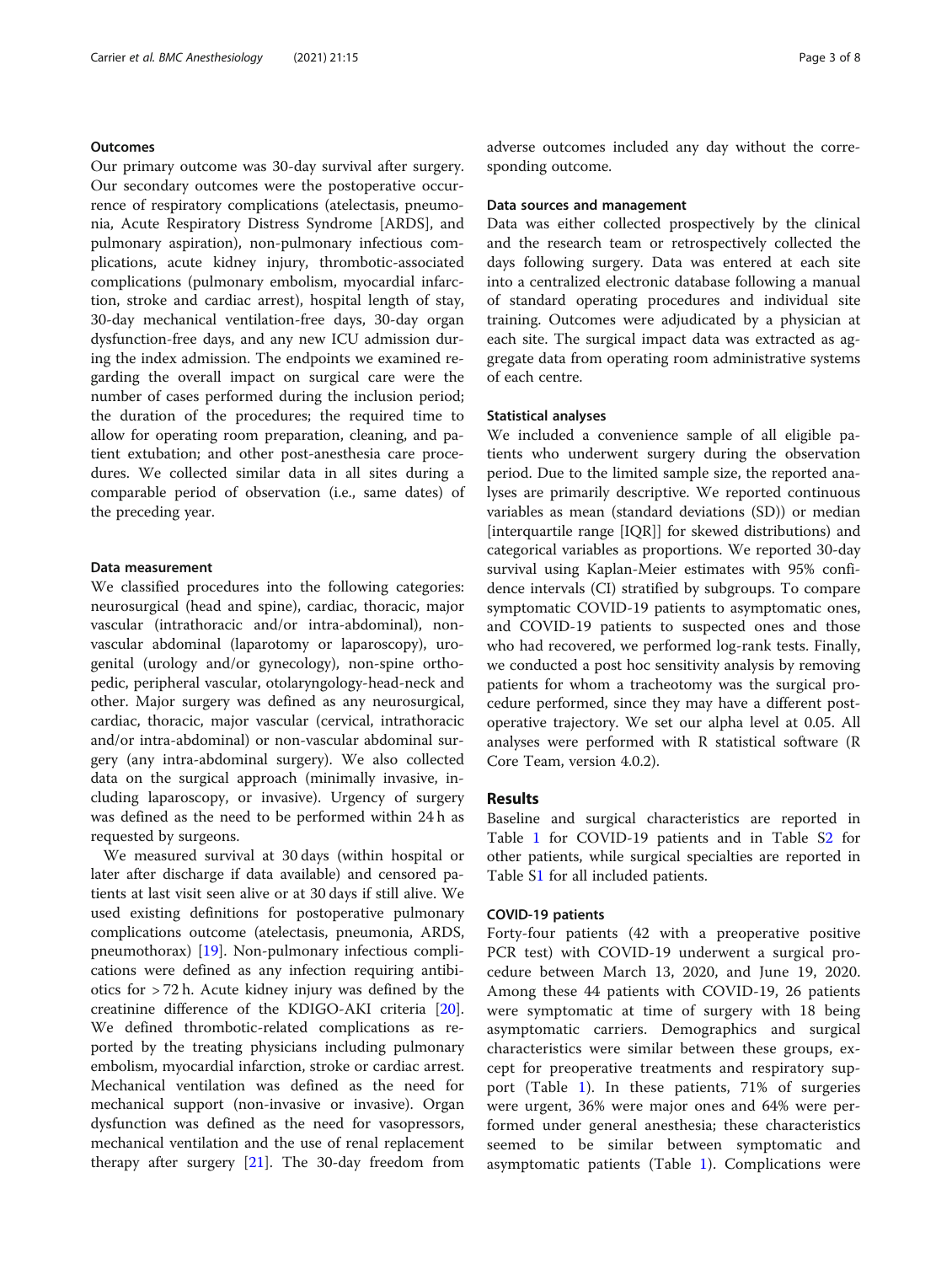#### <span id="page-3-0"></span>Table 1 COVID-19 patients characteristics

| <b>Variables</b>                               | <b>COVID-19 patients</b><br>$(n = 44)$ | Symptomatic<br>$(n = 26)$ | Asymptomatic<br>$(n = 18)$ |
|------------------------------------------------|----------------------------------------|---------------------------|----------------------------|
| Demographics                                   |                                        |                           |                            |
| Age (years)                                    | 59 (22)                                | 61(24)                    | 58 (20)                    |
| Sex (female)                                   | 24 (55%)                               | 13 (50%)                  | 11 (61%)                   |
| <b>Comorbidities</b>                           |                                        |                           |                            |
| BMI $(kq·m-2)a$                                | 30(7)                                  | 29(5)                     | 32(9)                      |
| <b>Diabetes</b>                                | 11 (25%)                               | 7(27%)                    | 4 (22%)                    |
| Hypertension                                   | 23 (52%)                               | 13 (50%)                  | 10 (56%)                   |
| COVID-19 symptoms and treatment at surgery     |                                        |                           |                            |
| Positive test at surgery                       | 42 (96%)                               | 24 (92%)                  | 18 (100%)                  |
| Days since positive test (days)                | 5 [2, 19]                              | 8 [2, 20]                 | 3[1, 16]                   |
| Cough                                          | 17 (39%)                               | 17 (65%)                  | $0(0\%)$                   |
| Dyspnea                                        | 13 (30%)                               | 13 (50%)                  | $0(0\%)$                   |
| Respiratory distress                           | 9(21%)                                 | 9 (35%)                   | $0(0\%)$                   |
| Fever                                          | 17 (39%)                               | 17 (65%)                  | $0(0\%)$                   |
| Antibiotics                                    | 24 (55%)                               | 19 (73%)                  | 5 (28%)                    |
| Steroids                                       | 11 (25%)                               | 9 (35%)                   | 2 (11%)                    |
| Preoperative respiratory and organ dysfunction |                                        |                           |                            |
| Oxygen                                         | 12 (27%)                               | 11 (42%)                  | 1(6%)                      |
| Mechanical ventilation                         | 8 (18%)                                | 8 (31%)                   | $0(0\%)$                   |
| SOFA scoreb                                    | 0[0, 3]                                | 1[0, 6]                   | 0[0, 1]                    |
| <b>Surgical characteristics</b>                |                                        |                           |                            |
| General anesthesia                             | 28 (64%)                               | 18 (69%)                  | 10 (56%)                   |
| Urgency <sup>c</sup>                           | 31 (71%)                               | 19 (73%)                  | 12 (67%)                   |
| Major surgery                                  | 16 (36%)                               | 9 (35%)                   | 7 (39%)                    |
| Blood loss <sup>d</sup> (mL)                   | 175 [75, 500]                          | 150 [100, 600]            | 250 [50, 300]              |

Data is reported as mean (SD), as median [q1, q3] or as number of events (proportion in %)

N.B. SOFA is not reported because of excessive missing values<br>Abbreviations: BMI Body mass index. SOFA Sequential Organ Function Assessment score

 $^a$  22 missing values (12 in symptomatic and 8 in asymptomatic patients)

<sup>b</sup> When no bilirubin was measured preoperatively, we imputated a value of 0 for the liver component of the SOFA score. 1 missing value in each subgroup

<sup>c</sup> Urgency was defined by the need to undergo a surgery within 24 h

 $d$  12 missing values (8 in symptomatic and 4 in asymptomatic patients)

relatively rare, with the exception of pulmonary complications (25%) and new ICU admissions (27%). These complications seemed to be higher in symptomatic COVID-19 patients (Table [2\)](#page-4-0). The overall 30 day mortality was 15.9% in these patients (Table [2](#page-4-0)). This mortality was numerically higher in symptomatic patients (23.1% in symptomatic patients and 5.6% in asymptomatic patients), although the observed difference between strata was not significant  $(P = 0.12)$ (Table [2](#page-4-0) and Fig. [1](#page-4-0)). As a sensitivity analysis, we excluded six COVID-19 patients who had a tracheotomy as a surgical procedure. In this subgroup of 38 patients, 2 were under invasive mechanical ventilation at surgery and 5 died within 30 days after surgery (13.2%) (not shown in tables).

#### Impact on surgical care

During this 3-month long first wave of the pandemic, the total number of surgical procedures decreased by 50% as compared to the same time period in 2019 (22, 616 cases in 2020 compared to 44,486 cases in 2019; Table [3](#page-5-0)). Of these 22,616 surgical cases, only 44 (0.19%) had COVID-19.

#### COVID-19 suspected patients and patients who had recovered from COVID-19

We included 18 suspected patients and 18 patients who had recovered from COVID-19 (Tables S[2](#page-6-0) and S[3\)](#page-6-0). Suspected patients had an incidence of pulmonary complications and new ICU admissions close to symptomatic COVID-19 patients but seemed to have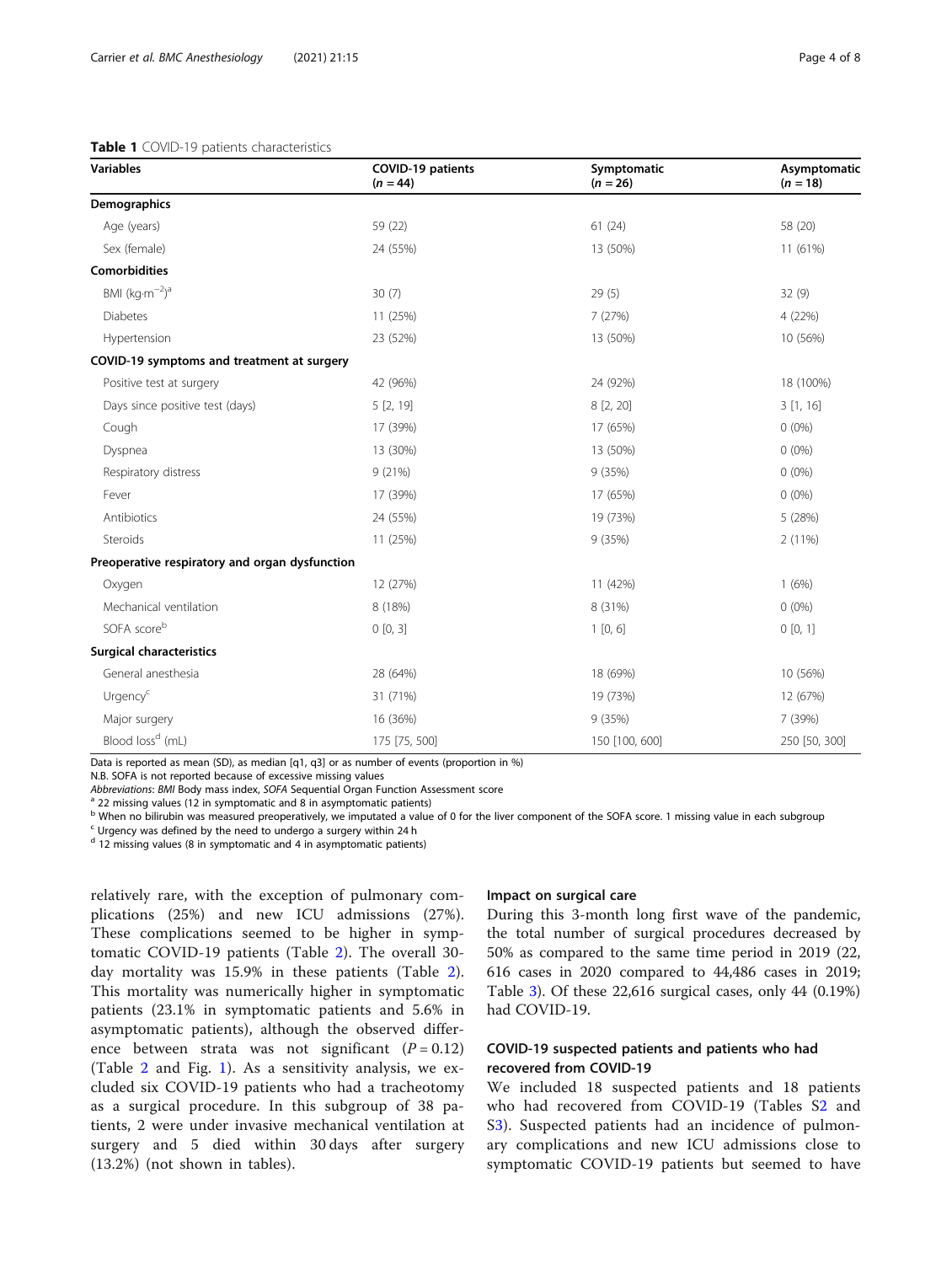#### <span id="page-4-0"></span>Table 2 Patients complications up to 30 days after surgery

| <b>Variables</b>                              | COVID-19 patients<br>$(n = 44)$ | Symptomatic<br>$(n = 26)$ | Asymptomatic<br>$(n = 18)$ |
|-----------------------------------------------|---------------------------------|---------------------------|----------------------------|
| <b>Complications</b>                          |                                 |                           |                            |
| Pulmonary complications                       | 11 (25%)                        | 9(35%)                    | 2(11%)                     |
| Infectious complications (non-pulmonary)      | 4 (9%)                          | 1(4%)                     | 3(17%)                     |
| Acute kidney injury <sup>a</sup>              | 8 (18%)                         | 4 (15%)                   | 4 (22%)                    |
| Thromboembolic complications                  | 2(5%)                           | 2(8%)                     | $0(0\%)$                   |
| <b>Resource utilization</b>                   |                                 |                           |                            |
| New ICU admissions                            | 12 (27%)                        | 10 (39%)                  | 2(11%)                     |
| Hospital length of stay                       | 17[4, 36]                       | 22 [6, 40]                | 7[3, 22]                   |
| Mechanical ventilation free days (at 30 days) | 27.0(7.4)                       | 25.0(9.1)                 | 29.9(0.3)                  |
| Organ dysfunction-free days (at 30 days)      | 25.2(9.3)                       | 22.2(11.1)                | 29.6(1.4)                  |
| <b>Mortality</b>                              |                                 |                           |                            |
| 30-day mortality                              | 7(15.9%)                        | 6(23.1%)                  | $1(5.6\%)$                 |
| Kaplan-Meir survival probability <sup>b</sup> | $0.84$ [0.74, 0.96]             | $0.77$ $[0.62, 0.95]$     | $0.94$ $[0.84, 1.00]$      |

Data is reported as mean (SD), as median [q1, q3] or as number of events (proportion in %)

Abbreviations: ICU Intensive care unit a No acute kidney injury required renal replacement therapy

<sup>b</sup> 30-day survival probability from the estimated Kaplan-Meir survival function, expressed with 95% confidence intervals

a slightly lower 30-day mortality (16.7% versus 23.1%) (Table [S3](#page-6-0)). One suspected patient suffered from a cardiac arrest and survived. Patients who had recovered from COVID-19 seemed to be comparable to asymptomatic patients regarding their complications profile (Tables S[2](#page-6-0) and [S3](#page-6-0)). The observed difference in survival between COVID-19, suspected and patients who had recovered was not statistically significant  $(P = 0.55,$  Figure S[1](#page-6-0)).

#### **Discussion**

This study provides data on surgeries performed in COVID-19 patients and their postoperative outcomes in the Canadian province most afflicted by the pandemic

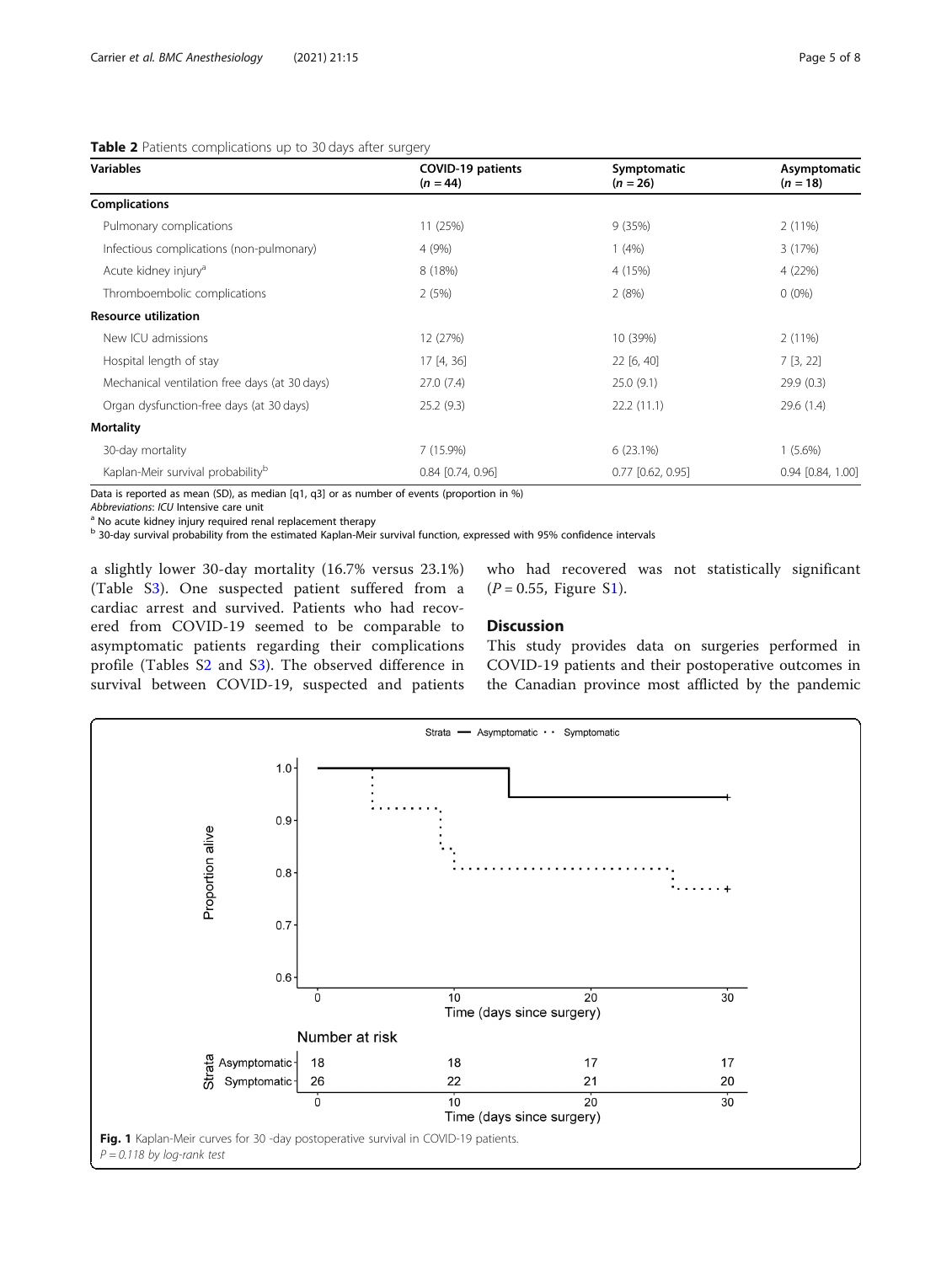| Center         | COVID-<br>19 cases        | Total number of<br>surgical procedures <sup>a</sup> | $%$ of<br>COVID-19<br>cases | Mean time from OR<br>entry to exit per case <sup>b</sup> | <b>PACU</b> care<br>in the OR <sup>c</sup> | Total number of<br>surgical procedures | Mean time from<br>OR entry to exit <sup>p</sup> |
|----------------|---------------------------|-----------------------------------------------------|-----------------------------|----------------------------------------------------------|--------------------------------------------|----------------------------------------|-------------------------------------------------|
|                | March 13 to June 19, 2020 |                                                     |                             |                                                          |                                            | March 13 to June 19, 2019              |                                                 |
|                | 8                         | 3960                                                | 0.20%                       | 02:43                                                    | Yes <sup>d</sup>                           | 7460                                   | 02:04                                           |
| 2              | 10                        | 3153                                                | 0.32%                       | 01:33                                                    | Yes                                        | 6586                                   | 01:24                                           |
| 3              |                           | 2385                                                | 0.04%                       | NA.                                                      | No.                                        | 2590                                   | <b>NA</b>                                       |
| $\overline{4}$ | 18                        | 947                                                 | 1.90%                       | 02:53                                                    | Yes                                        | 2471                                   | 02:16                                           |
| 5              | $\overline{2}$            | <b>NA</b>                                           | <b>NA</b>                   | <b>NA</b>                                                | <b>NA</b>                                  | <b>NA</b>                              | <b>NA</b>                                       |
| 6              | $\Omega$                  | 601                                                 | <b>NA</b>                   | 04:30                                                    | Yes                                        | 540                                    | 04:19                                           |
| 7              |                           | 2637                                                | 0.04%                       | 02:45                                                    | No.                                        | 5555                                   | 02:11                                           |
| 8              | 2                         | 7948                                                | 0.03%                       | 01:36                                                    | Yes                                        | 17,847                                 | 01:54                                           |
| 9              | $\mathfrak{D}$            | 985                                                 | 0.20%                       | 03:23                                                    | Yes                                        | 1437                                   | 03:16                                           |
| <b>TOTAL</b>   | 44                        | 22,616                                              | $0.19\%$ <sup>e</sup>       | $2:11^{+}$                                               |                                            | 44,486                                 | $1:59^e$                                        |

<span id="page-5-0"></span>Table 3 Number of surgical procedures and operating room utilization at each centre

N.B. Cleaning and preparation data was missing for most centres. Data was produced from operating room administrative systems, thereby precluding producing any dispersion statistics

Abbreviations: OR Operating room, PACU Post-Anesthesia Care Unit, NA Not available<br><sup>a</sup> Number of surgical cases includes all patients who underwent a surgical intervention, including patients with a laboratory confirmed SA

<sup>c</sup> PACU care provided in the OR for all COVID-19 confirmed, suspected or high-risk patients

<sup>d</sup> PACU care provided in the OR for all COVID-19 confirmed or suspected and during the first 25 min after extubation for high-risk patients

<sup>e</sup> The 2 patients from centre #5 were excluded from the numerator

<sup>f</sup> Weighted mean

[[17\]](#page-7-0). We observed an important postoperative 30-day mortality of 15.9% in patients undergoing surgery with COVID-19, potentially from symptomatic patients although we could not conclude. We observed a 50% relative reduction in overall surgical activities during the pandemic in most university hospitals of the province of Quebec.

Overall, SARS-CoV-2 infected patients have not experienced many surgeries during this pandemic wave (< 0.2% of surgical cases). This observation is probably a combination of limited surgical needs in this population and a restriction to surgical care imposed on them until they recover from their infection to potentially reduce postoperative complications [\[22](#page-7-0), [23\]](#page-7-0). As such, they required mostly urgent minor surgery, although 36% of them required a major one. Routine preoperative testing for SARS-CoV-2 itself has been recently associated with less postoperative pulmonary complications in major surgeries, probably by allowing to postpone or cancel surgery in active cases [[24](#page-7-0)]. Such intervention was not routinely applied to all surgical patients in the Province of Quebec during the first wave due to limited supply of reactants. Nonetheless, 25% of the patients suffered from a pulmonary complications, which is lower than other reported incidences [\[7,](#page-7-0) [8](#page-7-0)]. Similarly to another cohort of COVID-19 surgical patients, we observed a small incidence of thromboembolic complications (4.5%) for a population of patients undergoing mostly urgent surgeries [\[7](#page-7-0)].

Our observed 30-day mortality of 15.9% seemed to be lower than the 19.5 to 23.9% reported mortalities in

other cohort studies [\[7](#page-7-0), [8,](#page-7-0) [16](#page-7-0)]. The possible discrepancy might be explained by random variation, different patient selection for surgery or different overall perioperative care. However, our Kaplan-Meir 30-day survival probability confidence interval in COVID-19 patients was wide (from 0.74 to 0.96), suggesting that our observation was likely to not be significantly different from other ones. One group compared postoperative outcomes in 41 COVID-19 patients to 82 non-COVID-19 patients matched by surgical disease [[8\]](#page-7-0). They observed a higher proportion of complications and mortality in COVID-19 patients, but non-COVID-19 patients had a better preoperative respiratory function, did not need any mechanical ventilation and were not in septic shock at time of surgery  $[7, 8]$  $[7, 8]$  $[7, 8]$  $[7, 8]$ . We observed a relatively comparable mortality between suspected patients (16.7%) and symptomatic COVID-19 patients (23.1%), suggesting that postoperative mortality may be secondary to the presence of an active infectious process at surgery. Such observation could also be explained by false negative COVID-19 results in suspected patients, potentially aligning their outcome to those of COVID-19 patients [[25\]](#page-7-0). Overall, like other groups, we observed a moderately high 30-day postoperative mortality that was higher than expected in non-cardiac surgery  $(1-4%)$  [\[26](#page-7-0), [27\]](#page-7-0).

Surgical care should not be overlooked during a pandemic. Even though mobilizing surgical ward and operating room resources to care for SARS-CoV-2 infected patients, population's surgical needs have to be fulfilled [[15,](#page-7-0) [28](#page-7-0), [29](#page-7-0)]. Compared to the previous year, more than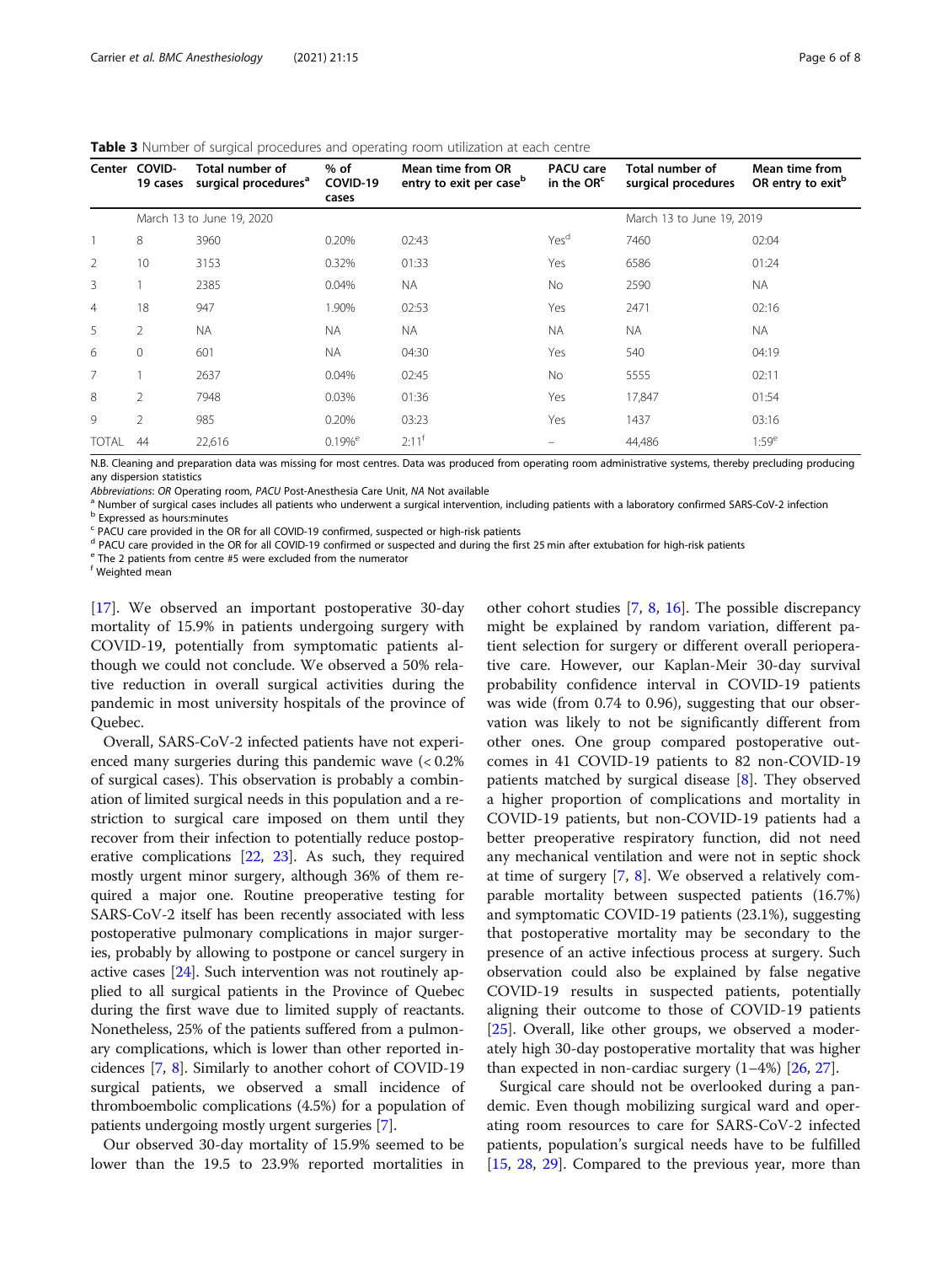<span id="page-6-0"></span>22,000 patients over 9 hospitals in the province of Quebec did not receive timely surgical care during our period of observation. In one centre (centre #1), 8 out of 420 patients hospitalized for COVID-19 needed surgery (data not reported previously), while 3500 surgical cases were cancelled during this period. In the greater Toronto area hospitals, all surgical activities were reduced by as much as 37 to 70% for both inpatient and outpatient surgeries during the SARS pandemic in April 2003 [\[30](#page-7-0)]. During the first wave of the COVID-19 pandemic, we observed a reduction in surgical activity of 50% over 3 months in 9 participating centres, although the impact is probably beyond what we observed. Thus, a significant backlog of surgeries will have to be undertaken while the health system is still stressed by the pandemic [\[23\]](#page-7-0). Real-time system utilization indicators should be further developed and applied during a pandemic to help adapt surgical elective programs within system overwhelming prevention strategies as well as "COVID-19 free pathways" to prevent crosscontamination [[31](#page-7-0), [32\]](#page-7-0). Allocating care to COVID-19 patients is paramount, but this should not be done at the price of over restricting care in surgical patients to ensure proportional resource allocation across all population subgroups.

Our study has limitations. Its main limitation is the small sample size. While this highlights the limited number of surgeries performed in this population, it precluded any regression-based quantitative analysis on determinants of poor postoperative outcomes. We did not have the power to quantitatively measure association with either the presence of symptoms in COVID-19 or the presence of an active infection compared to our controls. Also, our comparators are biased, since "suspected" patients were by definition sick patients and "patients who had recovered" were fit enough patients to undergo an elective surgical procedure. Since we included patients tested positive for SARS-CoV-2, we could have missed untested patients, especially asymptomatic ones. However, this was probably limited since all patients having compatible symptoms or any risk factor for SARS-CoV-2 based on Québec Public Health Agency guidelines were tested prior to surgery. Our observations must therefore be interpreted as descriptive and exploratory. On the other hand, we included patients from many centers, providing relative generalizable results. Despite these limitations, we were able to draw a perspective of the surgical care during the current pandemic in Québec, Canada's hardest hit province with almost half of the national COVID-19 cases.

#### Conclusions

Our findings from this multicenter Canadian cohort study suggest that COVID-19 patients undergoing a surgery have a relatively high postoperative mortality. Our results also suggest that the pandemic had important effects on the overall conduct of surgical care despite limited utilization of surgical resources by COVID-19 patients.

#### Supplementary Information

The online version contains supplementary material available at [https://doi.](https://doi.org/10.1186/s12871-021-01233-9) [org/10.1186/s12871-021-01233-9.](https://doi.org/10.1186/s12871-021-01233-9)

#### Additional file 1.

#### Abbreviations

SARS-CoV-2: Severe Acute Respiratory Syndrome Coronavirus type 2; COVID-19: Coronavirus Disease 2019; ICU: Intensive care unit; PCR: Polymerase Chain Reaction; SOFA: Sequential Organ Failure Assessment; KDIGO-AKI: Kidney Diseases Improving Global Outcomes Acute Kidney Injury

#### Acknowledgements

We would like to thank the anesthesiologists of each centre who helped collect data, as well as students and research assistants who actively participated in activation of the study and data collection.

#### Authors' contributions

FMC, EA, VL, GC, EJC, FD, SK, AFT, AD, MG, PB, PR participated in developing the protocol and funding. FMC, VL, GC, EJC, FD, SK, AFT, AD participated in data acquisition. FMC, EA, RN, CDD participated in data curation and analysis. FMC, EA, VL, GC, EJC, FA, SK, AFT, AD, RN, CDD, MG, PB, PR participated in analysis of the results, writing, and reviewing of the manuscript. The author(s) read and approved the final manuscript.

#### Funding

This work was financially supported by the Fonds de développement du département d'anesthésiologie et de médecine de la douleur de l'Université de Montréal and by the Fondation d'Anesthésie-Réanimation du Québec. Dr. Carrier and Dr. D'Aragon are recipients of a career research award from the Fonds de Recherche du Québec - Santé (FRQS). Dr. Turgeon is the chairholder of the Canada Research Chair in Critical Care Neurology and Trauma.

#### Availability of data and materials

The datasets generated and analyzed during the current study are not publicly available due to legal restrictions but are available from the corresponding author on reasonable written request and local REB approval. The Province of Quebec does not allow public patient data sharing. The dataset is held on a secured server at the CHUM Research Center.

#### Ethics approval

This study was centrally approved by the "Research Ethics Board (REB) of the Centre hospitalier de l'Université de Montréal" (#19.386) that waived the need for informed consent. The study was subsequently approved by all local REB from each institution. All methods were carried out in accordance with relevant guidelines and regulations.

#### Consent for publication

Not applicable.

#### Competing interests

The authors have no conflict of interest to declare.

#### Author details

<sup>1</sup>Department of Anesthesiology & Department of Medicine - Critical Care Division, Centre hospitalier de l'Université de Montréal, 1000, rue St-Denis, Porte D04-5028, Montréal, Québec H2X 3J4, Canada. <sup>2</sup>Carrefour de l'innovation et de l'évaluation en santé, Centre de recherche du CHUM, Montréal, Canada. <sup>3</sup> Department of Anesthesiology and Pain Medicine, Faculty of Medicine, Université de Montréal, Montréal, Canada. <sup>4</sup>Department of Anesthesiology, Hôpital du Sacré-Coeur de Montréal, CIUSSS du Nord de